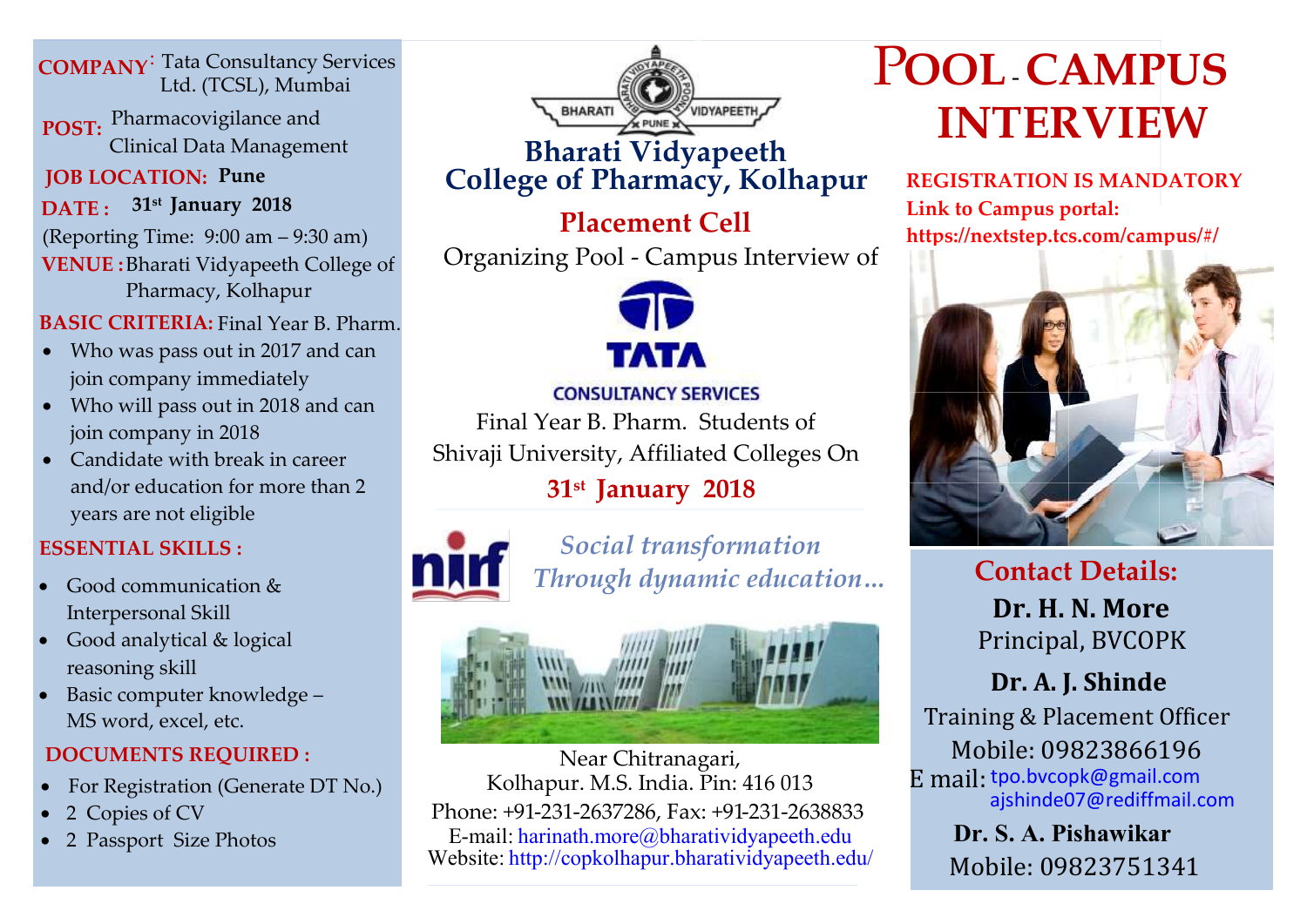





## **Placement Cell**

We, Bharati Vidyapeeth College of Pharmacy, Kolhapur are a leading institute established in the year 1996 with a vision to impart quality education and training at par with international standards. It is an institution with discipline as a principle, performance as habit, and success as a journey. Looking at infrastructure, skilled human resource and performance, the institution is granted permanent affiliation and is accorded Lead Pharmacy College status by Shivaji University, Kolhapur and accredited by National Board of Accreditation.

We feel immense pleasure in organizing **pool-campus interview** of Tata Consultancy Services, Mumbai for B. Pharm. students of all pharmacy colleges affiliated to Shivaji University, Kolhapur for the post of Pharmacovigilence and Clinical Data Manager on **31st January 2018** at Bharati Vidyapeeth College of Pharmacy, Kolhapur.

Tata consultancy Services is one of the leading IT services, consulting and business solution organization hiring B. Pharm. candidates for their new projects for the Pharmacovigilence & Clinical Data Management services.

#### **BASIC CRITERIA:**

- B. Pharm Graduates are only eligible, Final Year Graduation students who will pass out in 2018 and can join the company in 2018 can apply
- Who was pass out in 2017 and can join company immediately
- Candidates with break in career and/or education for more than 2 years are not eligible
- Only full time graduation (with 16 years regular education) will be considered.
- Candidates must have cleared their Supplementary or ATKT exams of  $1<sup>st</sup>$  year,  $2<sup>nd</sup>$  year &  $3<sup>rd</sup>$  year before appearing for the interviews
- Candidates Should be comfortable working in Rotational/Night shifts
- Candidates who have attended the TCS selection process in the last 6 months (either selectednot-joined or rejected) will not be eligible

#### **JOB LOCATION : Pune**